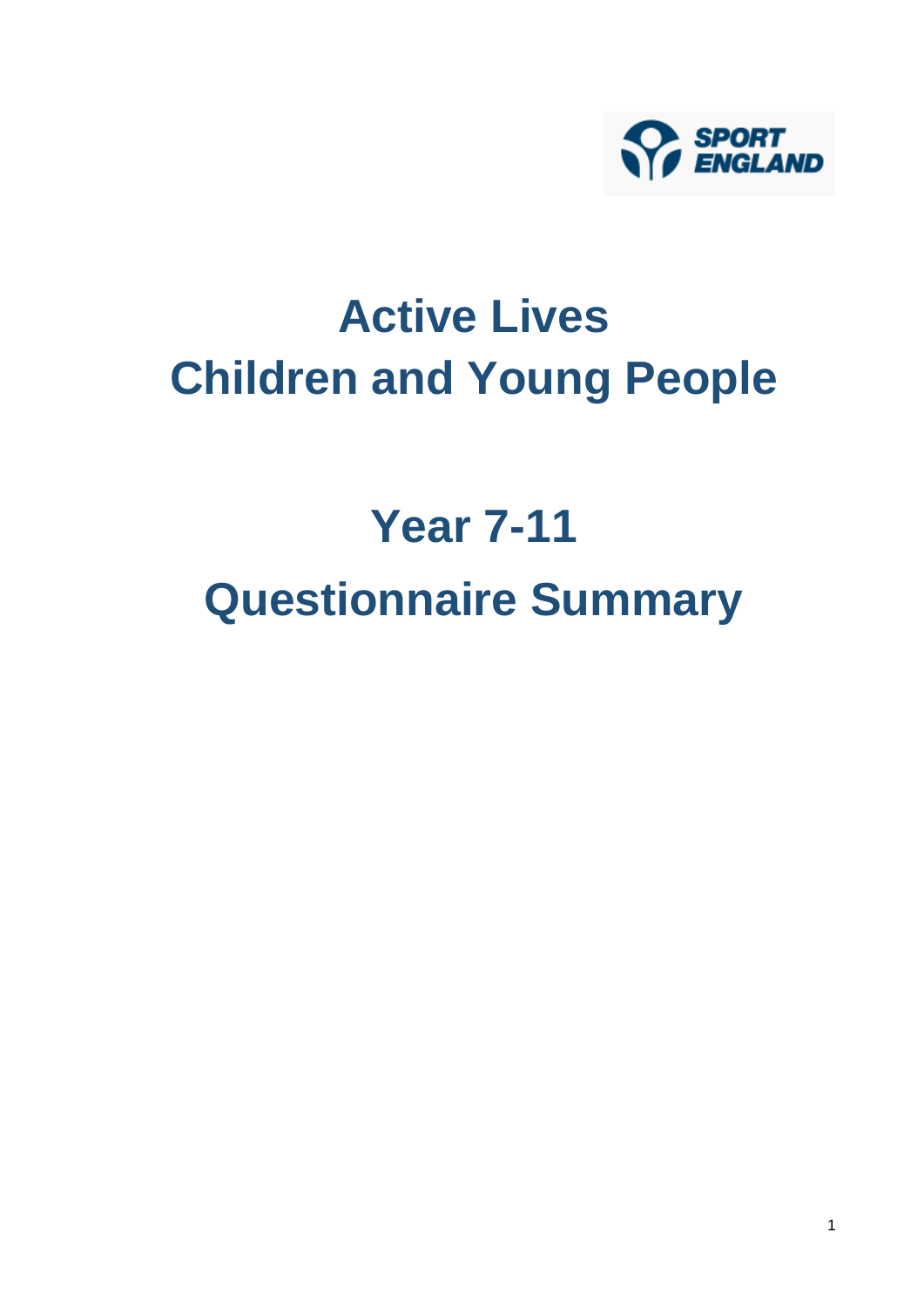#### **Introduction**

This document has been created for class teachers and is designed to summarise the content of the Active Lives: Children and Young People questionnaire for pupils in Years 7 to 11. Please note that the online questionnaire has been designed to be engaging for young people to complete and therefore questions are not displayed in the same format as shown below.

A separate information sheet for class teachers has been provided to explain how to administer the survey with your class, titled *Active Lives Survey for Children and Young People: Information for class teachers administering the pupil survey*.

Background information is highlighted in *green text* for your information. This is not displayed to pupils. Changes to the survey for 2018-19 are included in *orange text* for ease of reference.

# **Homepage**

On entering the URL, Year 7 to 11 pupils will see the following screen. They should select 'Next' to continue.

| We would like to ask you some questions about sport and activities. Please press 'Next' to start the questionnaire |  |  |  |  |  |  |  |
|--------------------------------------------------------------------------------------------------------------------|--|--|--|--|--|--|--|
| <b>Next</b><br><b>Back</b>                                                                                         |  |  |  |  |  |  |  |

# **Question 1**

Which school year are you in?

- Year 7
- □ Year 8
- □ Year 9
- □ Year 10
- D Year 11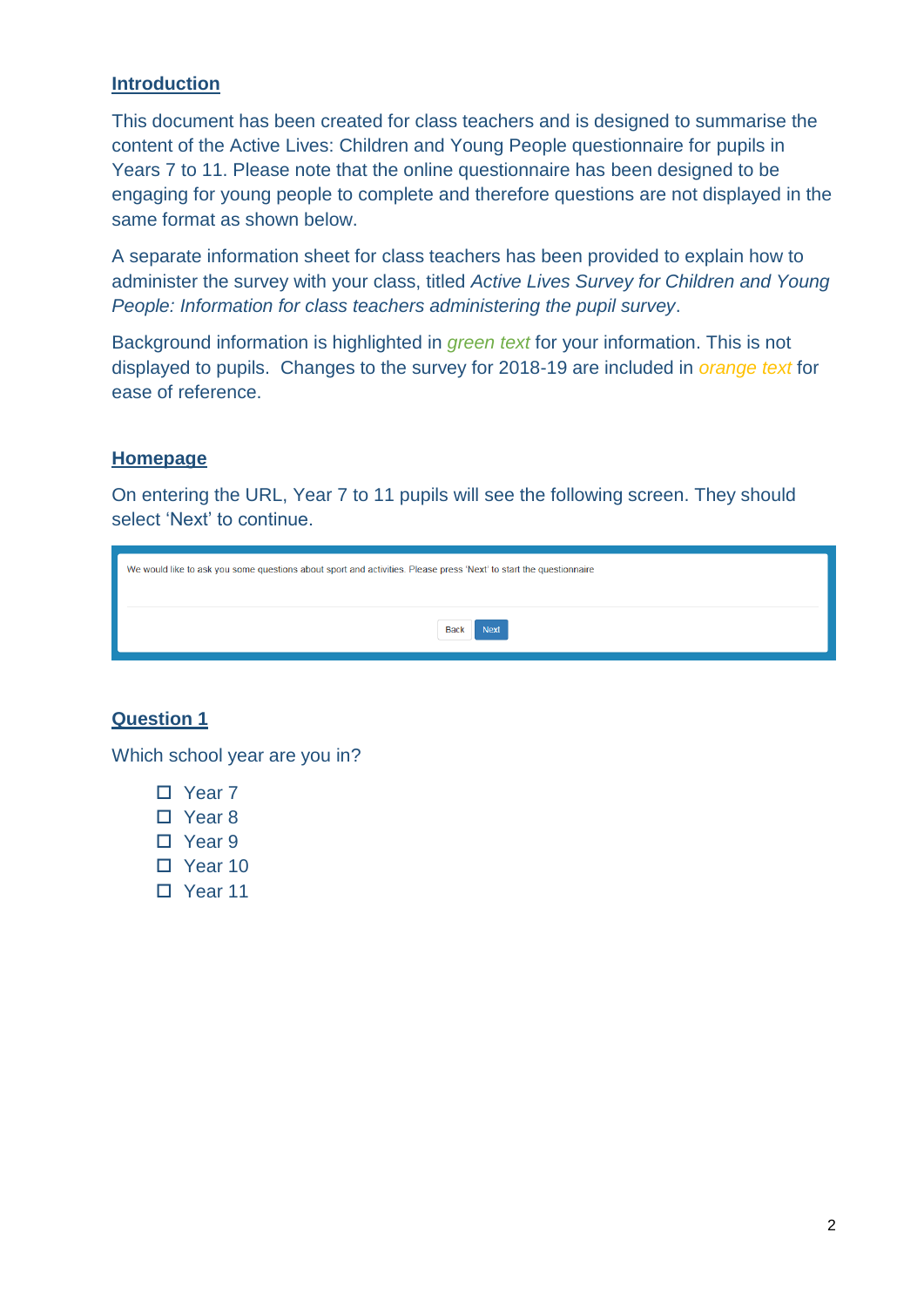# **Since [current month] last year, have you been to see any live sporting events?**

Please include all matches, races and competitions, including professional sport and watching friends and family compete.

Please do not include any events that you took part in yourself, or events you watched on TV.

- □ Yes
- □ No
- □ Can't remember

#### **Question 3**

*Asked if 'yes' was selected at Question 2.*

**How many live sporting events have you been to see since [current month] last year?**

- $\Box$  One
- $\square$  Two
- $\square$  Three or more

#### **Question 4**

*Pupils should be encouraged only to think about the last week for this question. Some pupils might be tempted to select everything they have ever done but this would be incorrect and may also make subsequent questions more complex for them to answer.*

# **Which of these have you done in the last seven days, since last [current day of the week]?**

- Please choose all the exercise, sport and fitness activities you did
- The list includes things like running around, dancing, walking and cycling as well as sports
- Include things you did at school (including in PE lessons), at home, at clubs, or somewhere else

#### *Select all that apply*

- $\Box$  Walking to get to school or other places
- Going on a walk *(includes walking a dog)*
- $\Box$  Riding a scooter
- $\Box$  Cycling to get to school or other places
- $\Box$  Cycling/riding a bike for fun or fitness
- Dancing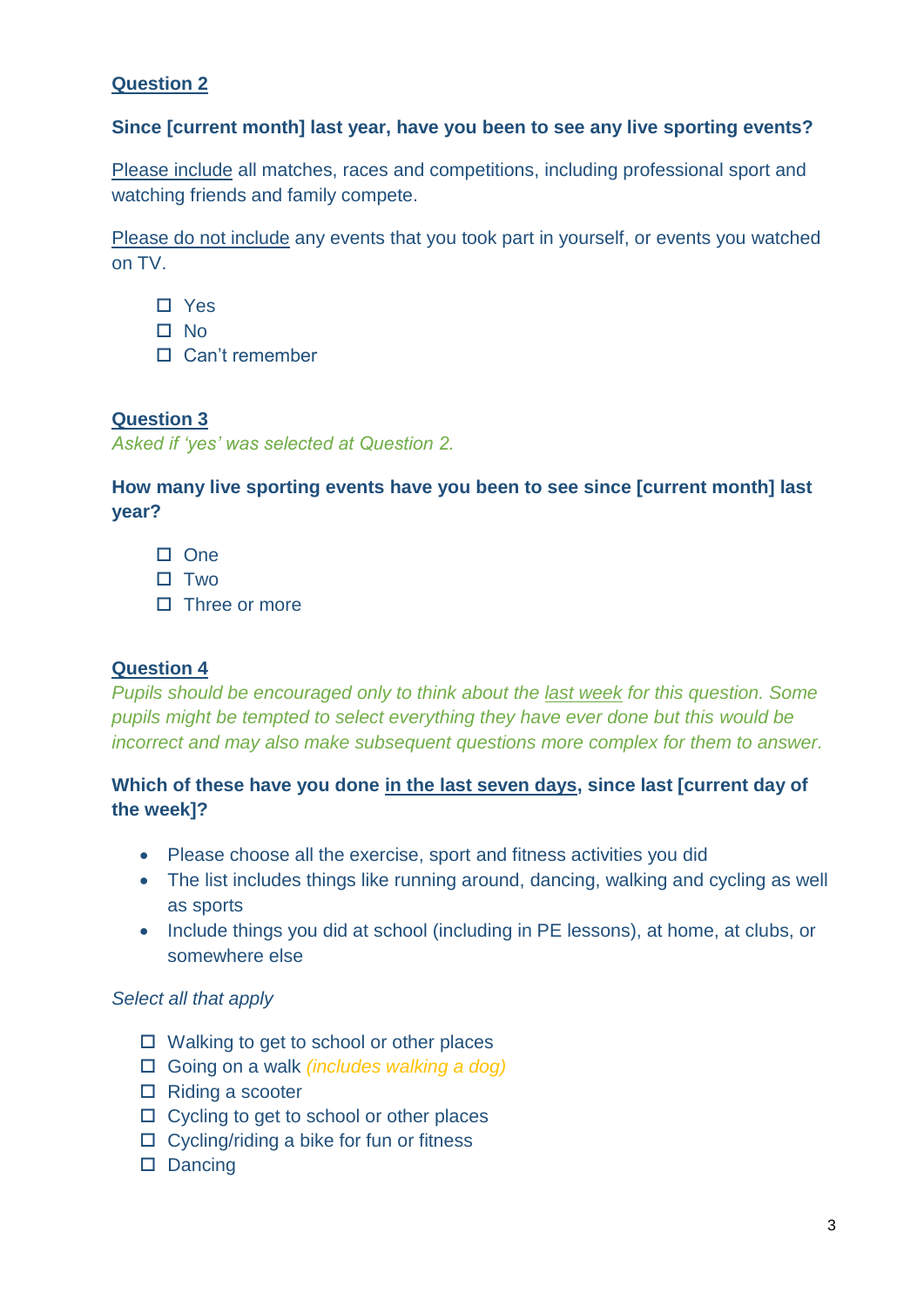- $\Box$  Kicking a ball about
- □ Skateboarding, roller skating/blading
- $\Box$  Trampolining (including in a garden, at a trampoline centre, or as part of a club)
- $\Box$  Frisbee, throwing and catching or skipping
- $\Box$  Playing it, tag, chase, sardines or other running games
- $\Box$  Climbing or swinging in the playground, garden or park
- Swimming
- □ Football
- $\square$  Netball
- $\Box$  Hockey
- □ Cricket
- $\Box$  Rugby
- □ Baseball, softball
- □ Rounders
- □ Basketball
- D Dodgeball, benchball
- $\Box$  Table tennis/ping pong
- □ Badminton
- $\square$  Tennis
- □ Gymnastics
- □ Cheerleading
- □ Running, jogging, cross-country, the Daily Mile
- $\Box$  Field athletics
- Gym or fitness (fitness class e.g. yoga, or using exercise machines e.g. rowing machine, exercise bike, running machine)
- $\Box$  Horse riding
- $\Box$  Judo, karate, taekwondo and other martial arts
- □ Boxing
- $\Box$  Climbing (including indoors)
- $\Box$  Ice skating
- $\Box$  Water sports (canoeing, kayaking, sailing, rowing, surfing)

If you did any other sports or exercise, please tell us what you did in the boxes below

- \_\_\_\_\_\_\_\_\_\_\_\_\_\_\_\_\_\_
- \_\_\_\_\_\_\_\_\_\_\_\_\_\_\_\_\_\_
- $\Box$
- $\Box$
- $\square$  None of these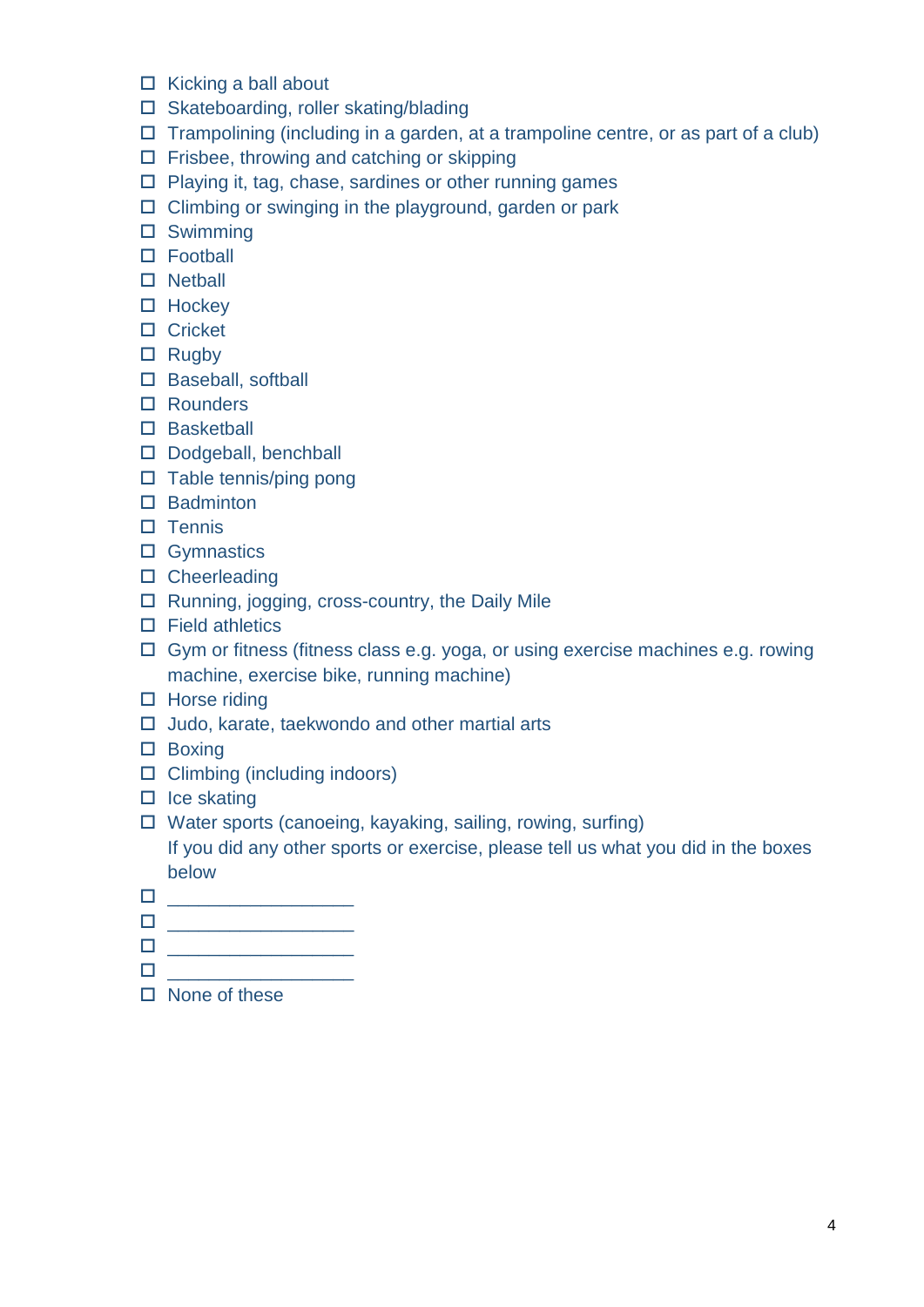*Asked only if 'None of these' was selected at Question 4.*

#### **You haven't done any of these activities in the last week.**

# **Have you done any of these activities in the last 4 weeks?**

*Select all that apply*

- $\Box$  Walking to get to school or other places
- Going on a walk *(includes walking a dog)*
- $\Box$  Riding a scooter
- □ Cycling to get to school or other places
- $\Box$  Cycling/riding a bike for fun or fitness
- $\square$  Dancing
- $\Box$  Kicking a ball about
- □ Skateboarding, roller skating/blading
- $\Box$  Trampolining (including in a garden, at a trampoline centre, or as part of a club)
- $\Box$  Frisbee, throwing and catching or skipping
- $\Box$  Playing it, tag, chase, sardines or other running games
- $\Box$  Climbing or swinging in the playground, garden or park
- □ Swimming
- □ Football
- $\square$  Netball
- $\Box$  Hockey
- □ Cricket
- $\Box$  Rugby
- □ Baseball, softball
- Rounders
- □ Basketball
- Dodgeball, benchball
- $\Box$  Table tennis/ping pong
- $\Box$  Badminton
- $\square$  Tennis
- □ Gymnastics
- □ Cheerleading
- $\Box$  Running, jogging, cross-country, the Daily Mile
- $\square$  Field athletics
- □ Gym or fitness (fitness class e.g. yoga, or using exercise machines e.g. rowing machine, exercise bike, running machine)
- $\Box$  Horse riding
- $\Box$  Judo, karate, taekwondo and other martial arts
- $\Box$  Boxing
- $\Box$  Climbing (including indoors)
- $\Box$  Ice skating
- □ Water sports (canoeing, kayaking, sailing, rowing, surfing)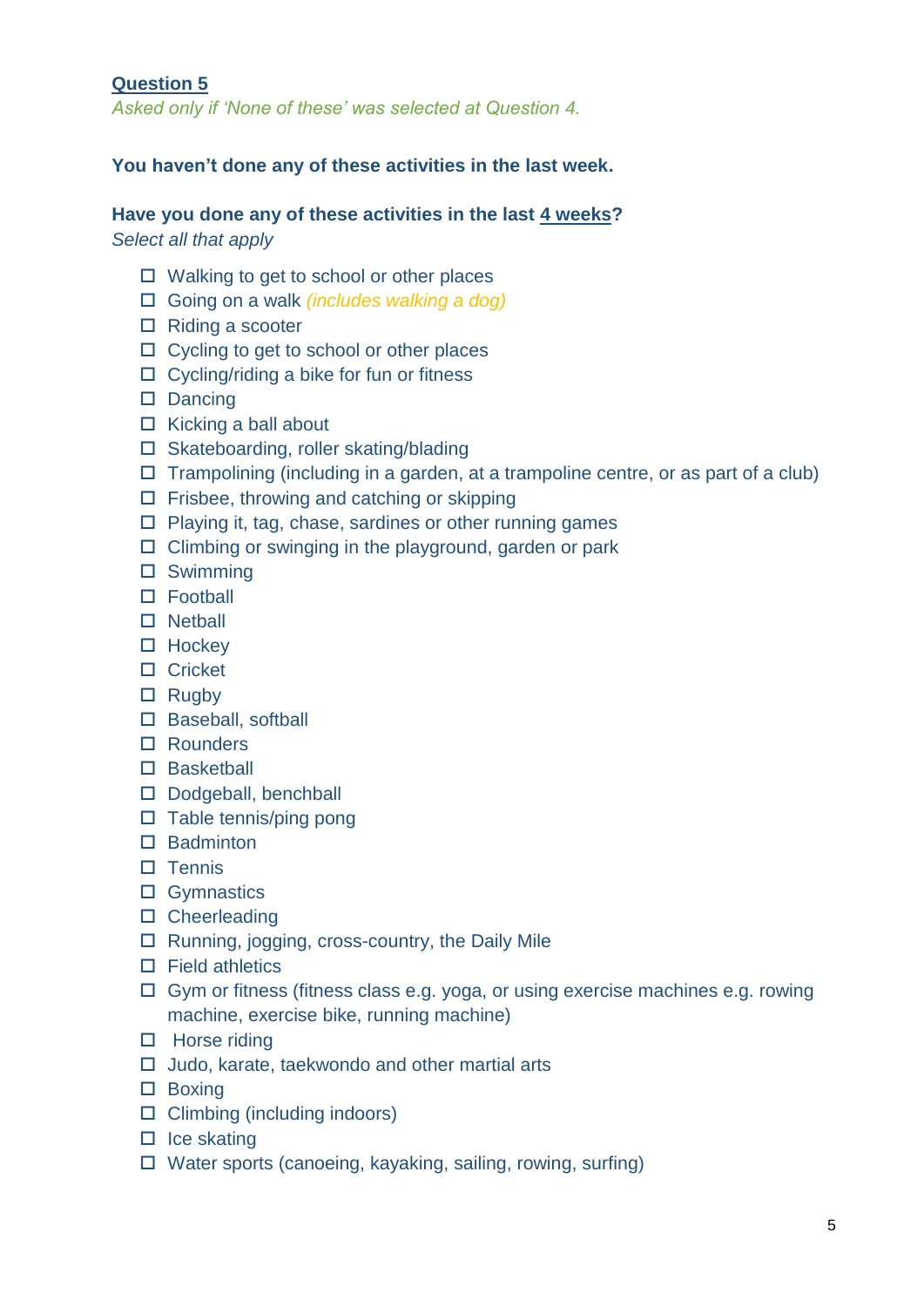- $\Box$  Other sports and fitness activities and energetic games not listed above
- $\Box$  None of these

*Asked only if 'None of these' was selected at Question 4 and only one or two activities selected at Question 5.*

#### **How many times in the last 4 weeks have you done any of these activities?**

- $\square$  Once
- $\square$  Twice
- $\Box$  Three times or more

#### **Question 7**

*Pupils who selected at least one activity at Question 4 are now shown a grid with the activities they selected on the left-hand side and school weekdays across the top. For example:*

|                                                  |                        |                                 | Last week at school       |                                |                               |  |  |  |  |  |
|--------------------------------------------------|------------------------|---------------------------------|---------------------------|--------------------------------|-------------------------------|--|--|--|--|--|
|                                                  | Friday<br>(3 days ago) | <b>Thursday</b><br>(4 days ago) | Wednesday<br>(5 days ago) | <b>Tuesday</b><br>(6 days ago) | Monday<br>(7 days ago)        |  |  |  |  |  |
| Walking to get somewhere (not to or from school) |                        |                                 |                           |                                |                               |  |  |  |  |  |
| Kicking a ball about                             |                        |                                 |                           |                                |                               |  |  |  |  |  |
| <b>Swimming</b>                                  |                        |                                 |                           |                                |                               |  |  |  |  |  |
| Football                                         |                        |                                 |                           |                                |                               |  |  |  |  |  |
|                                                  | Friday<br>(3 days ago) | <b>Thursday</b><br>(4 days ago) | Wednesday<br>(5 days ago) | <b>Tuesday</b><br>(6 days ago) | <b>Monday</b><br>(7 days ago) |  |  |  |  |  |
|                                                  | Last week at school    |                                 |                           |                                |                               |  |  |  |  |  |

*If pupils select a large number of activities, they may see separate grids showing groups of activities.* 

#### **Please tell us on which days you did each of these activities while you were at school, during normal school hours.**

- Include activities in PE lessons and breaktimes
- Do not include activities at before and after school clubs, even if these took place at school

If you did not do one of the activities at school, during normal school hours, in the last seven days, just leave the row blank. We will ask you about what you did outside school at the next question.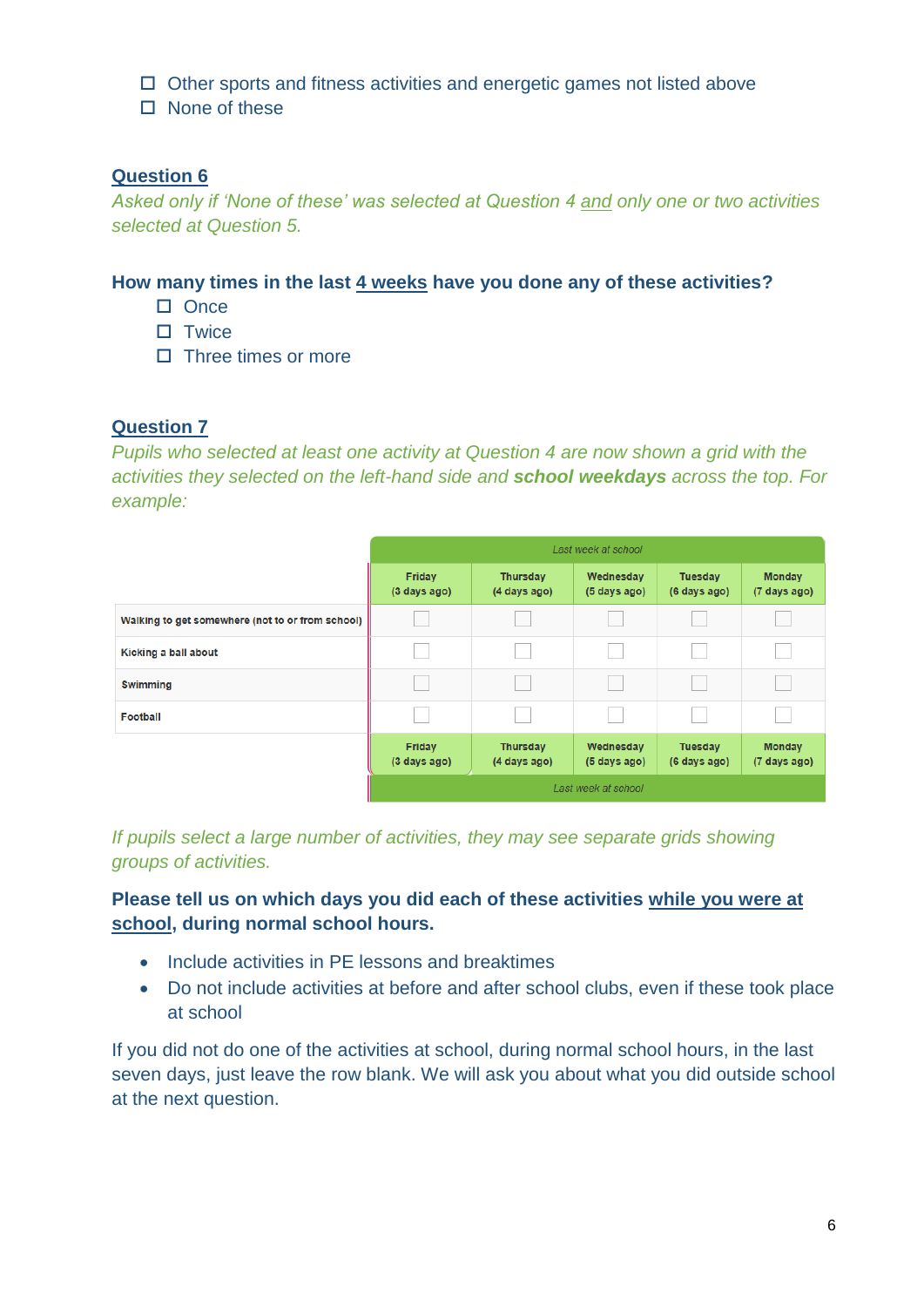*Pupils who selected at least one activity at Question 4 are now shown a second grid with the activities they selected on the left-hand side and all 7 days of the week across the top. For example:*

|                                                     |                              |                                 |                        | Last week                       |                           |                                |                               |  |  |  |
|-----------------------------------------------------|------------------------------|---------------------------------|------------------------|---------------------------------|---------------------------|--------------------------------|-------------------------------|--|--|--|
|                                                     | Sunday<br>(Yesterday)        | Saturday<br>(2 days ago)        | Friday<br>(3 days ago) | <b>Thursday</b><br>(4 days ago) | Wednesday<br>(5 days ago) | Tuesday<br>(6 days ago)        | Monday<br>(7 days ago)        |  |  |  |
| <b>Walking to school</b>                            |                              |                                 |                        |                                 |                           |                                |                               |  |  |  |
| <b>Walking home from school</b>                     |                              |                                 |                        |                                 |                           |                                |                               |  |  |  |
| Walking to get somewhere (not to or<br>from school) |                              |                                 |                        |                                 |                           |                                |                               |  |  |  |
| Kicking a ball about                                |                              |                                 |                        |                                 |                           |                                |                               |  |  |  |
| <b>Swimming</b>                                     |                              |                                 |                        |                                 |                           |                                |                               |  |  |  |
| <b>Football</b>                                     |                              |                                 |                        |                                 |                           |                                |                               |  |  |  |
|                                                     | <b>Sunday</b><br>(Yesterday) | <b>Saturday</b><br>(2 days ago) | Friday<br>(3 days ago) | <b>Thursday</b><br>(4 days ago) | Wednesday<br>(5 days ago) | <b>Tuesday</b><br>(6 days ago) | <b>Monday</b><br>(7 days ago) |  |  |  |
|                                                     | Last week                    |                                 |                        |                                 |                           |                                |                               |  |  |  |

#### **Now please tell us on which days you did these activities outside school hours.**

Please include activities you did:

- Before you got to school and after you left school
- At the weekend
- On holiday days
- At before and after school clubs, even if these took place at school

If you did not do one of the activities outside school hours in the last seven days, just leave the row blank.

# **Question 9**

*Pupils who say that they did any activities outside school hours, will be asked the following questions once for each activity.* 

# **You told us that on [day of the week], [X days ago], you [activity] outside normal school hours.**

#### **How long did you [activity] for?**

*As an example, if a pupil fills in the grid to show they played rugby on Friday, seven days ago, this question will ask "You told us that on Friday, 7 days ago, you played rugby outside normal school hours. How long did you play rugby for?"*

- $\Pi$  Less than 10 minutes
- $\Box$  Less than half an hour
- □ About half an hour
- $\Box$  About three-quarters of an hour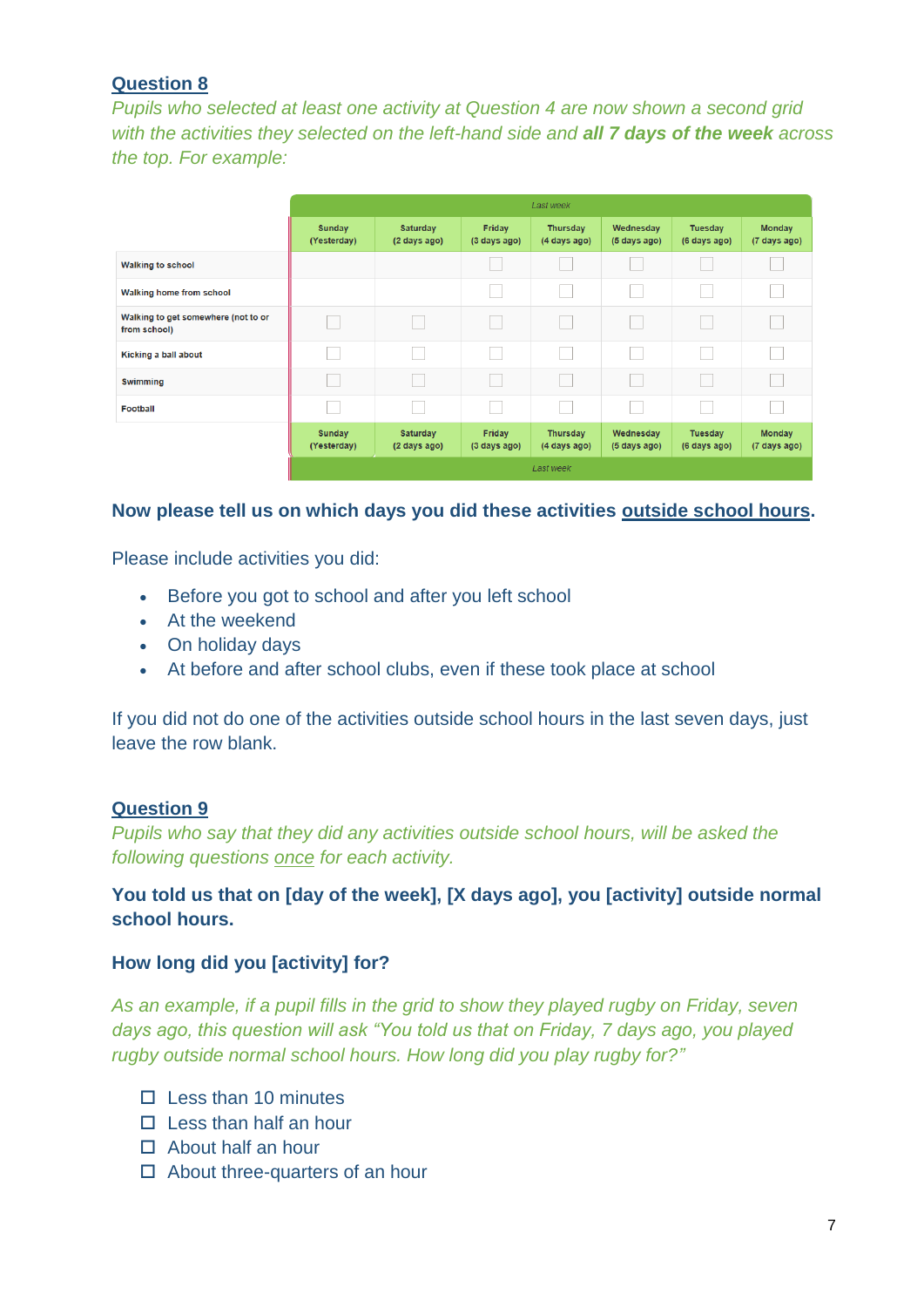- $\square$  One hour
- $\Box$  More than an hour
- $\Box$  Don't know

# **And did you [activity] indoors, or outdoors?**

- $\Pi$  Indoors
- D Outdoors

*The indoors/ outdoors question will not be asked in relation to:*

- *Walking to get to school or other places*
- *Going on a walk*
- *Riding a scooter*
- *Cycling to get to school or other places*
- *Climbing or swinging in the playground, garden or park*
- *Cycling for fun*
- *Sports day*
- *Field athletics*
- *Rounders*

# **Question 10**

*Pupils who said that they walked to or from school on any day will be asked this question.* 

#### **How long does it usually take you to walk to school?**

- $\Box$  Less than 10 minutes
- $\Box$  Less than half an hour
- □ About half an hour
- $\Box$  About three-quarters of an hour
- $\Box$  One hour
- $\Box$  More than an hour
- $\square$  Cannot give estimate

#### **Question 11**

*Pupils who said that they cycled to or from school on any day will be asked this question.* 

#### **How long does it usually take you to cycle to school?**

- $\Pi$  Less than 10 minutes
- $\Box$  Less than half an hour
- $\Box$  About half an hour
- $\Box$  About three-quarters of an hour
- $\Box$  One hour
- $\Box$  More than an hour
- $\square$  Cannot give estimate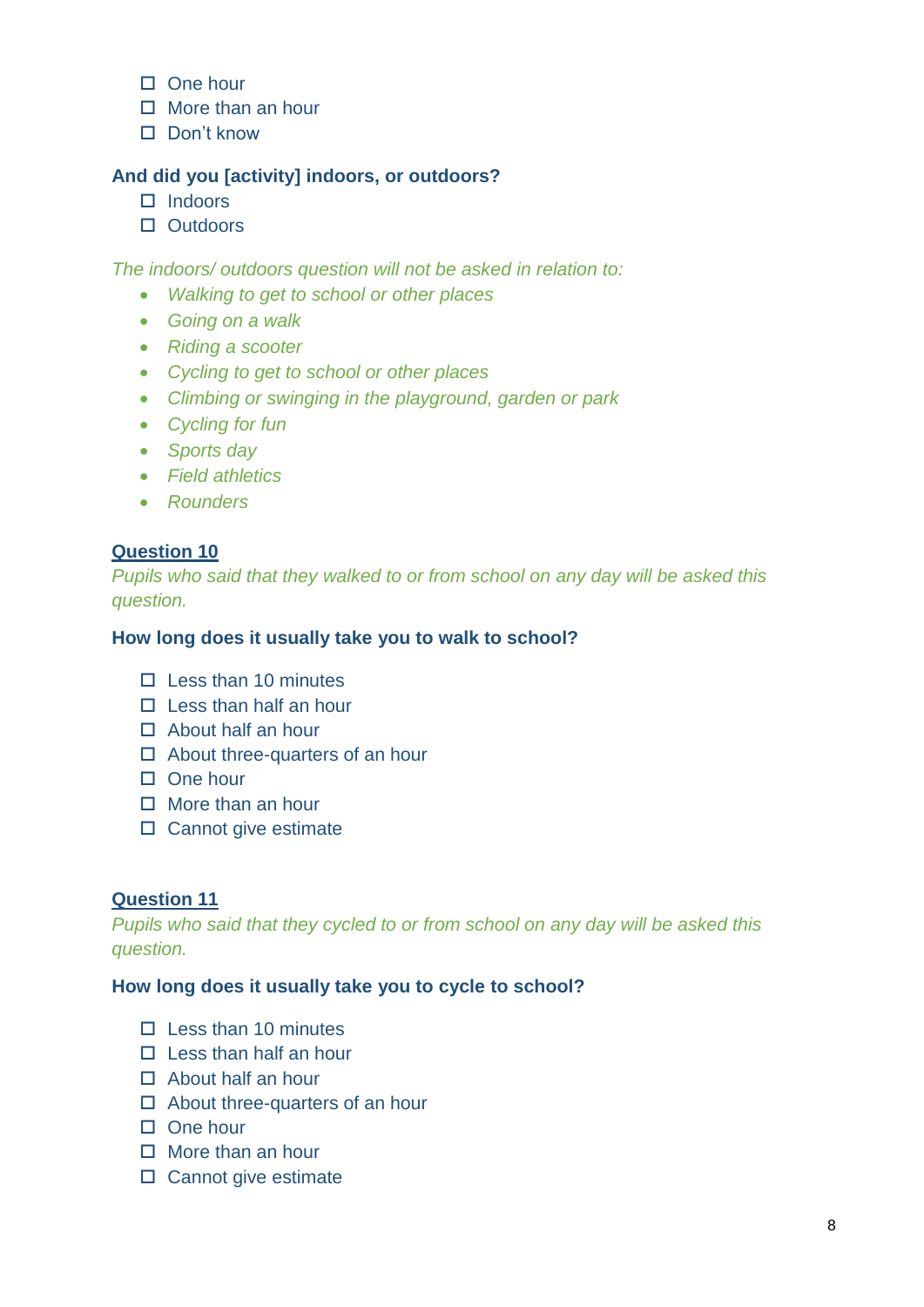# **Questions 12 & 13**

*Pupils who selected at least one activity at Question 4 will be asked the following questions for each activity they selected. Both questions appear on the same screen.* 

# **When you [activity], did it make you breathe faster** *than sitting down reading***?**

- Yes
- $\square$  No

# **When you [activity], did it make you hot or tired?**

- □ Yes
- $\Pi$  No

# **Questions 14 to 18**

*These questions are asked to all pupils and appear on the same screen. Pupils should be encouraged to think about all types of physical activity rather than a specific sport or type of exercise when answering these questions.* 

We would now like you to think about all types of exercise and sport.

How much do you agree or disagree with the following statements?

#### **I enjoy taking part in exercise and sports.**

- $\square$  Strongly agree
- Agree
- Disagree
- $\square$  Strongly disagree
- $\square$  Can't say

#### **I feel confident when I exercise and play sports.**

- $\square$  Strongly agree
- □ Agree
- D Disagree
- $\square$  Strongly disagree
- $\square$  Can't say

#### **I find exercise and sports easy.**

- $\square$  Strongly agree
- □ Agree
- Disagree
- $\square$  Strongly disagree
- $\square$  Can't sav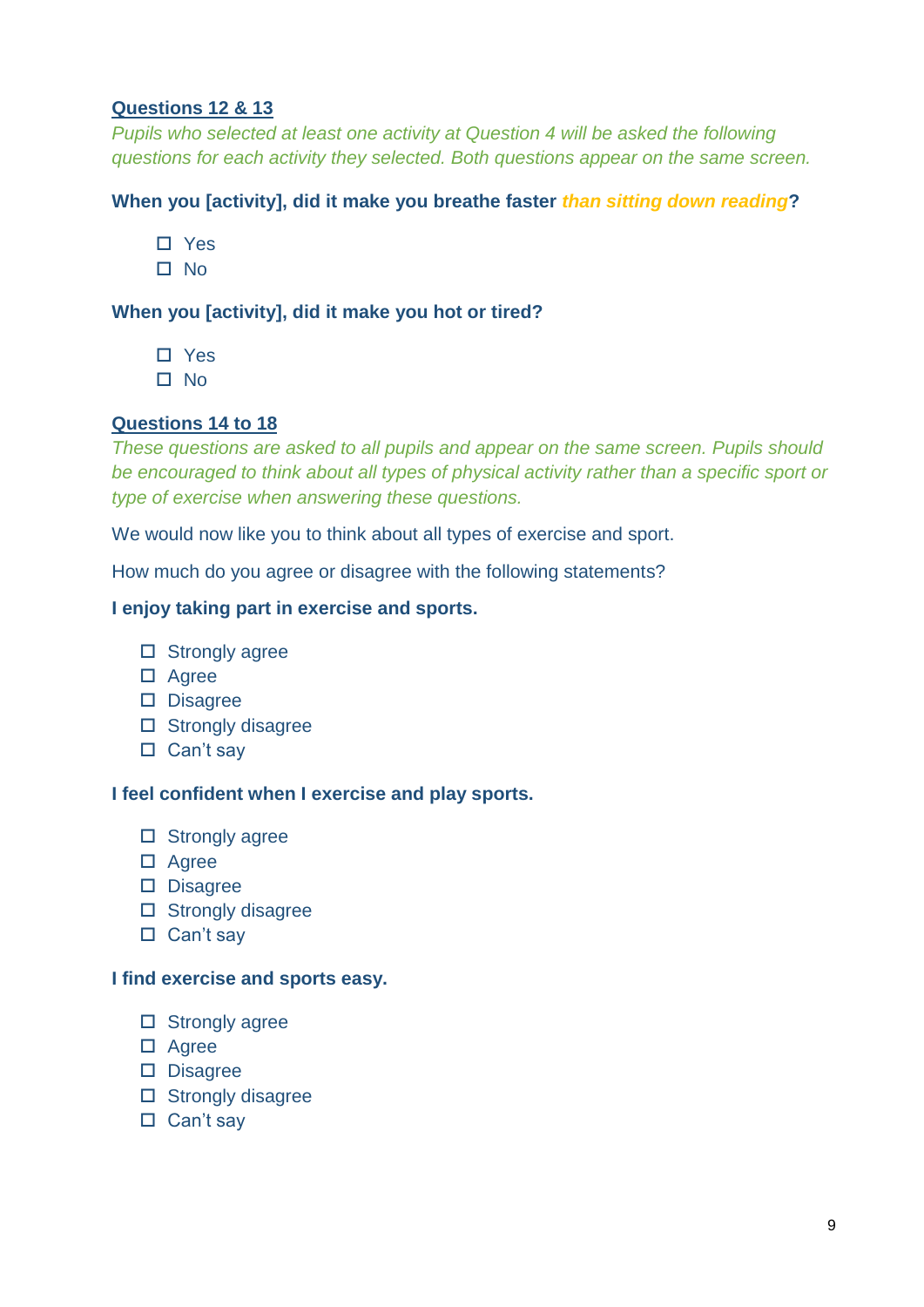**I understand why exercise and sports are good for me.**

- $\square$  Strongly agree
- □ Agree
- D Disagree
- $\Box$  Strongly disagree
- $\Box$  Can't say

**I know how to get involved and improve my skills in lots of different types of exercise and sports.**

- $\square$  Strongly agree
- □ Agree
- D Disagree
- $\square$  Strongly disagree
- $\Box$  Can't say

#### **Question 19**

We now have some questions about swimming.

#### **Can you swim?**

□ Yes

□ No

# **Question 20**

*Asked if pupil answered 'Yes' to Question 19.*

#### **Can you swim a length of a swimming pool (25 metres) without stopping?**

□ Yes □ No

#### **Question 21**

*Asked if pupil answered 'Yes' to Question 20.*

# **Can you swim 200 metres (eight lengths of a standard sized swimming pool) without stopping?**

- □ Yes
- $\square$  No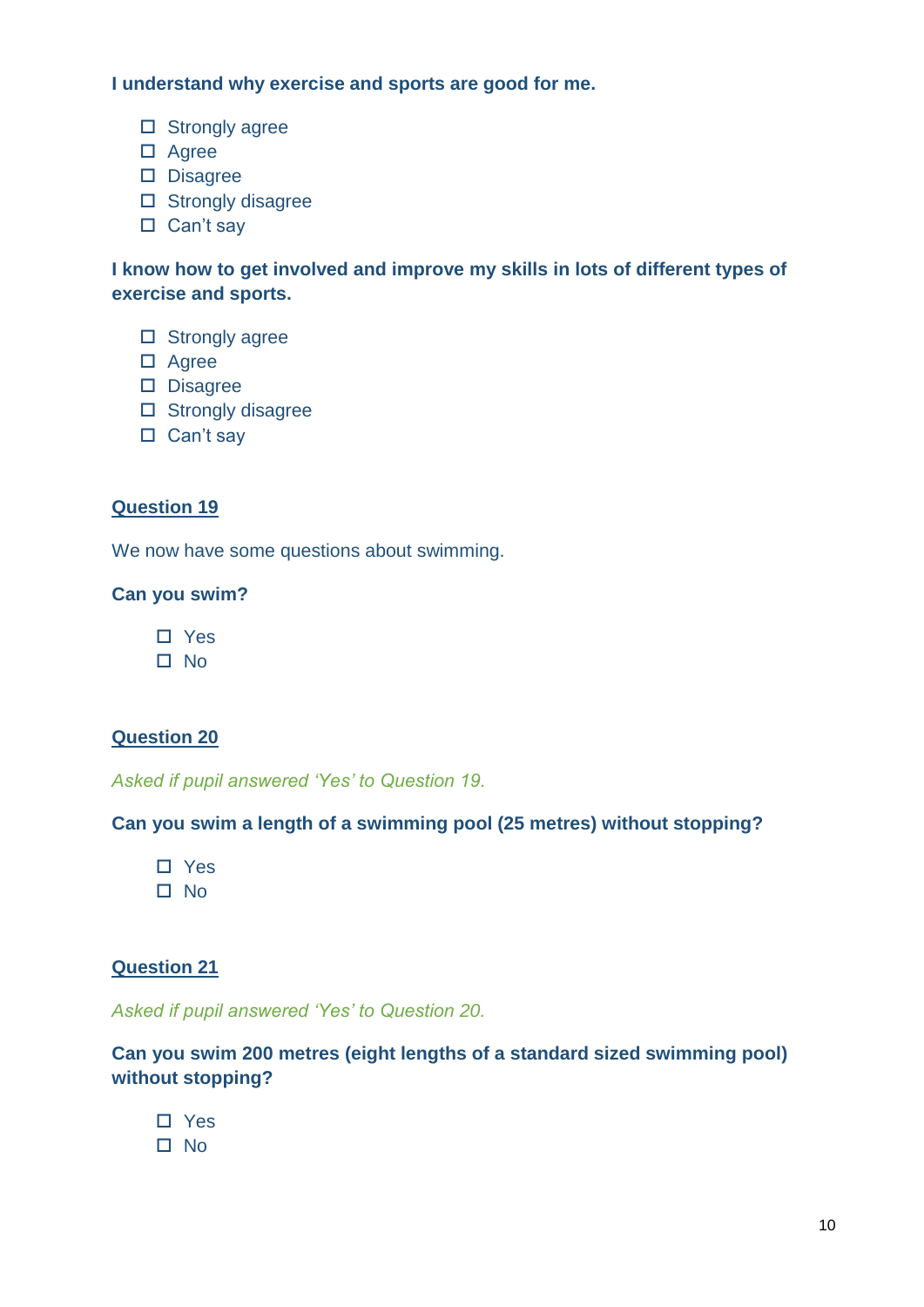# **Which of the following swimming strokes can you do?**

- $\Box$  Front crawl
- □ Backstroke
- $\square$  Breaststroke
- □ Butterfly

#### **Question 23**

**Can you stay in one place in the pool and keep your head above the water without holding onto the side or a float, and without touching the bottom of the pool? This is sometimes called treading water.**

□ Yes

 $\Pi$  No

# **Question 24**

**Would you like to swim more often?**

□ Yes  $\square$  No

# **Question 25**

**Imagine that tomorrow you fall into a large lake. The lake is deep and you can't touch the bottom. You have all your clothes on, and you are about five metres away from the land (this is the length of a large car). Could you get back to the land without someone helping you?**

□ Yes  $\Pi$  No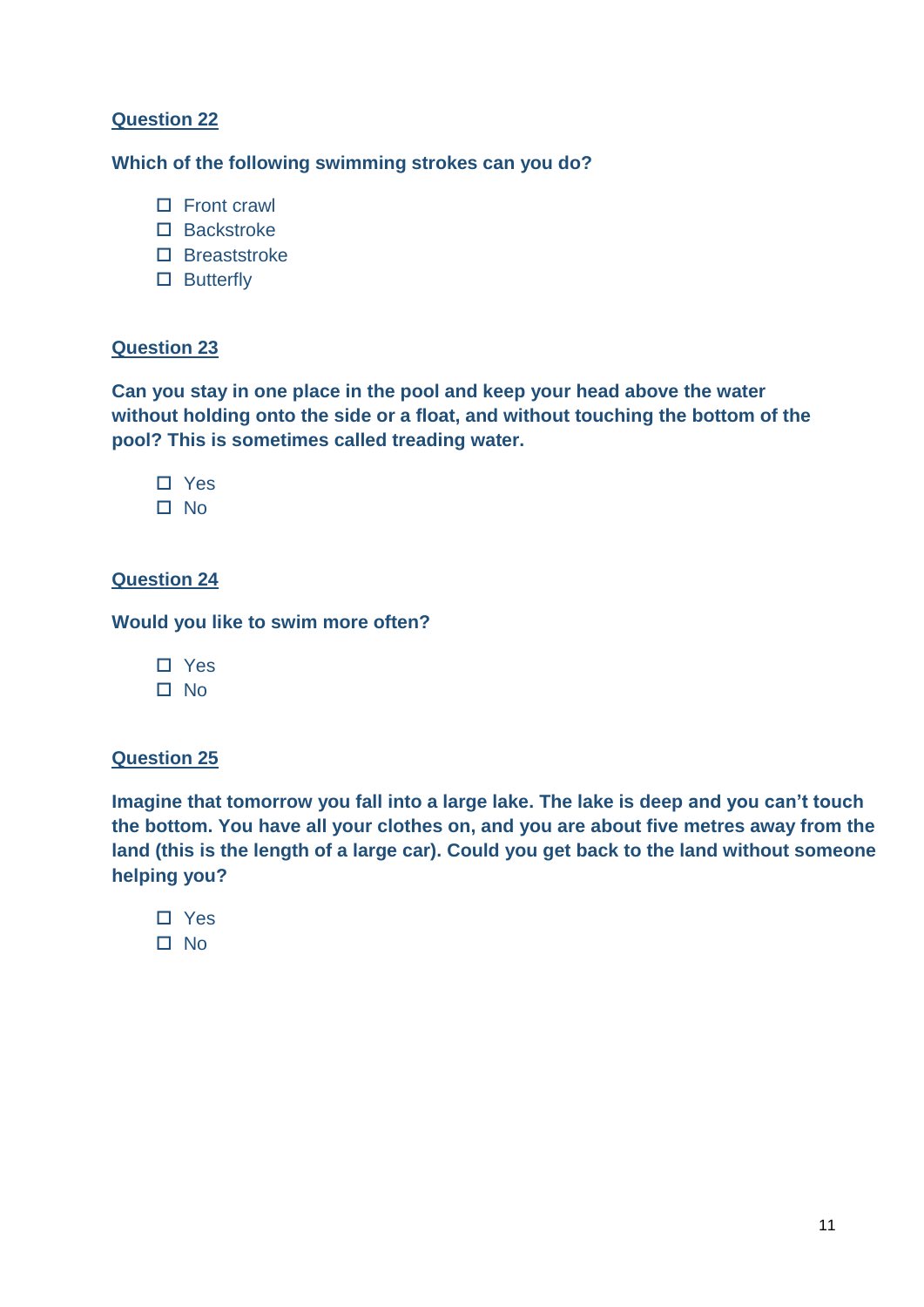# **Since [current month] last year, have you volunteered, or given your time to do any of the following activities?**

#### *Select all that apply*

- $\Box$  Raised money for a sports club, organisation or event (only include fundraising for sport, not fundraising by taking part in a sports event or activity)
- □ Been a 'sports leader' or 'sports ambassador'
- $\Box$  Coached or instructed an individual or team(s) in a sport, dance or fitness activity (other than solely for family members)
- $\Box$  Refereed or umpired at a sports match, competition or event
- $\Box$  Acted as a steward or marshal at a sports or dance activity or event
- $\Box$  Provided any other help for a sport, dance or fitness activity (e.g. helping with refreshments; setting up sports kit or equipment, scoring matches, first aid). Please tell us what you did:
- $\Box$  No, have not done any of these activities since [current month] last year

#### **Question 27**

*Asked if one or more volunteering activity was selected at Question 26.* 

*If just one activity was selected at Question 26:*

\_\_\_\_\_\_\_\_\_\_\_\_\_\_\_\_

**And have you [activity from Question 26] more than once since [current month] last year?**

*If more than one activity was selected at Question 23:*

**Think about all those sport, dance and fitness activities you have given your time to support or volunteered in. Have you given your time more than once since [current month] last year?**

□ Yes  $\Pi$  No

# **Question 28**

#### **Overall, how happy did you feel yesterday?**

| Not at all<br>happy |  |  | -<br>$\sim$<br>÷ | o | $\sim$ |  | 10<br>Completely<br>happy |
|---------------------|--|--|------------------|---|--------|--|---------------------------|
|                     |  |  |                  |   |        |  |                           |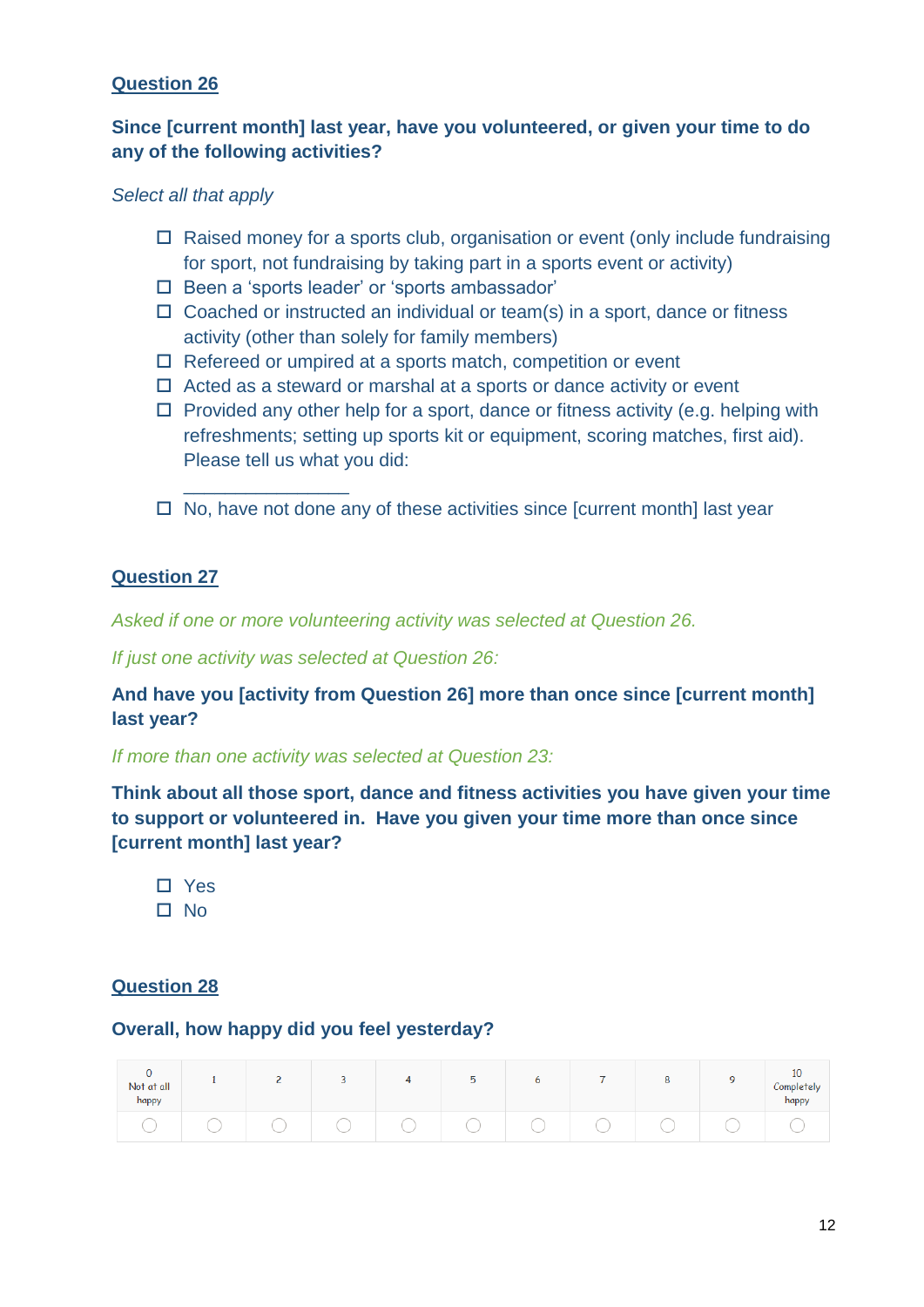### **Overall, how satisfied are you with your life nowadays?**

| 0<br>Not at all<br>satisfied | - | v |  | v |  | ۰ | 10<br>Completely<br>satisfied |
|------------------------------|---|---|--|---|--|---|-------------------------------|
|                              |   |   |  |   |  |   |                               |

#### **Question 30**

# **Overall, to what extent do you feel that the things you do in your life are worthwhile?**

| $\mathbf{0}$<br>Not at all<br>worthwhile |  | v | ັ | ь | 8 | ٠ | 10<br>Completely<br>worthwhile |
|------------------------------------------|--|---|---|---|---|---|--------------------------------|
|                                          |  |   |   |   |   |   |                                |

# **Question 31**

*For this question pupils should be encouraged to think about all activities, not just sport and physical activity. Icons are shown to help illustrate this.*

Thinking about all the things you do at school and at home, how much do you agree or disagree with the following statement:

#### **If I find something difficult, I keep trying until I can do it.**

- $\square$  Strongly agree
- □ Agree
- Disagree
- $\square$  Strongly disagree
- $\square$  Can't say

#### **Question 32**

#### **How much do you feel you can trust people who are a similar age to you?**

- $\Box$  I can trust them a lot
- $\Box$  I can trust them a bit
- $\Box$  I can't trust them very much
- $\Box$  I can't trust them at all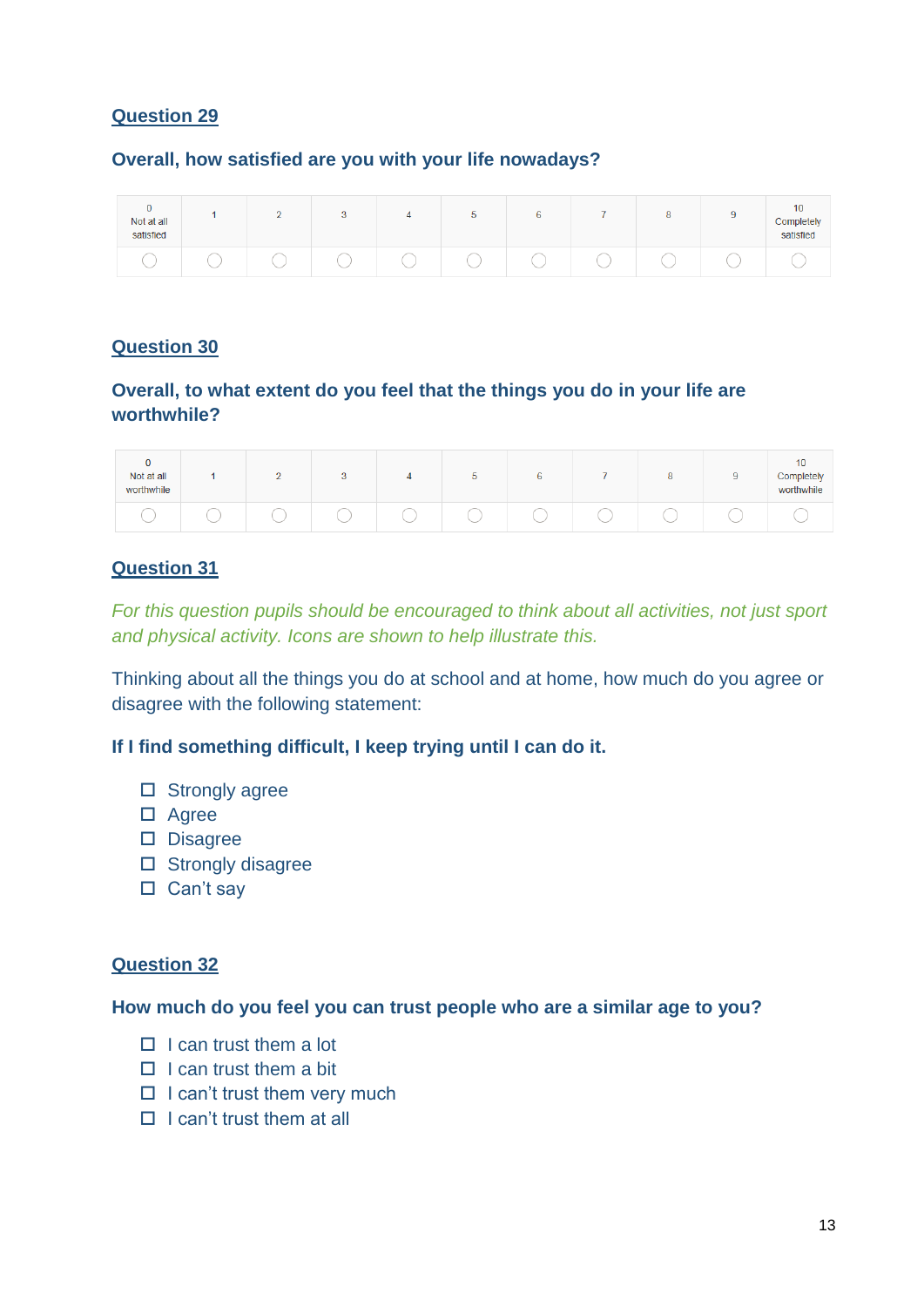We now have some final questions about you.

#### **Are you a…**

- □ Girl
- $\square$  Boy
- $\Box$  Other
- $\square$  Prefer not to say

# **Question 34**

*Asked if pupil answered 'Other' to Question 33.*

# **You have not categorised yourself as a boy or a girl. How would you describe yourself?**

 $\Box$ 

 $\square$  Prefer not to say

### **Question 35**

**How old are you?**

- $\square$  11
- $\Box$  12
- $\Box$  13
- $\Box$  14
- $\Box$  15
- $\square$  16

# **Question 36**

#### **Which one of these best describes your background or race?**

- White (British or English)
- White (not British or English)
- $\Box$  Mixed race
- □ Asian or British Asian
- □ Black or Black British
- **E**-None of these
- *Other*
- *Prefer not to say*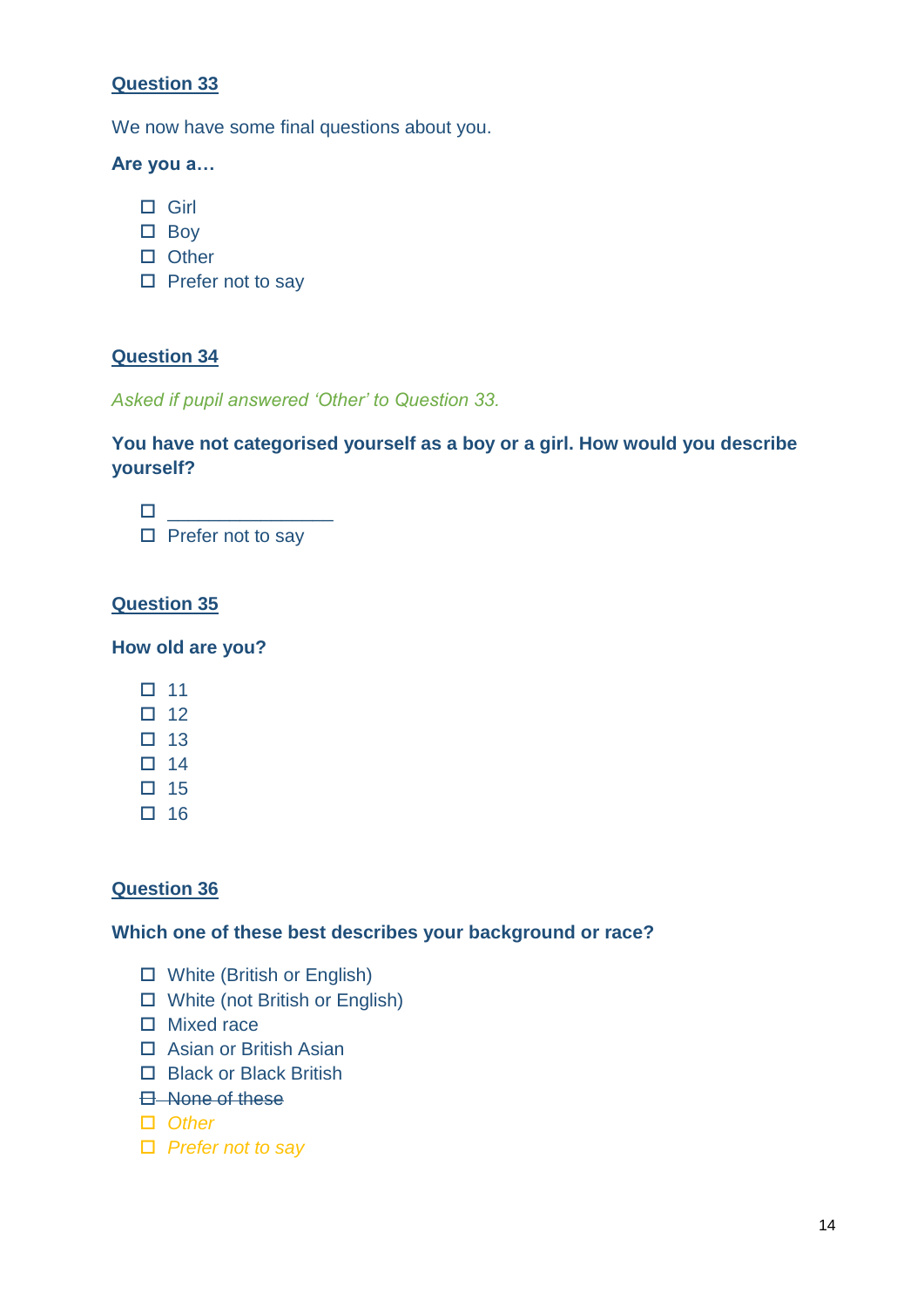**Do you have a disability, or a special educational need (e.g. dyslexia), which means you need extra help to do things?**

- □ Yes
- $\square$  No
- *Prefer not to say*

#### **Question 38**

# **Does this disability, or special educational need affect you in any of the following areas?**

#### *Select all that apply*

- $\Box$  Moving around including walking and running
- $\Box$  Using your hands for writing or to pick things up
- Seeing and using your eyes *(includes colour blindness)*
- $\Box$  Hearing and using your ears
- $\square$  Speaking and communicating
- $\Box$  Breathing (e.g. asthma)
- Difficulty learning *or understanding* new things
- $\Box$  Reading or writing (e.g. dyslexia)
- $\square$  Using numbers (e.g. dyscalculia)
- $\Box$  Co-ordination (e.g. dyspraxia)
- Your mental health and How you feel *(including feeling anxious or depressed)*
- How you behave in a way which makes life difficult *(includes autism or anger problems)*
- □ Gives you pain
- Affects your health for a long time *(includes conditions such as diabetes)*
- *Concentrating and paying attention*
- $\Box$  Affects you in another way. Please tell us how:
- $\square$  None of these
- *Prefer not to say*

\_\_\_\_\_\_\_\_\_\_\_\_\_\_\_\_

#### **Question 39**

# *Where do you normally eat lunch on school days? If it varies from day to day, choose the option which applies on most days.*

- *I mainly eat school lunches (food served by the school)*
- *I mainly go outside of school and buy my lunch*
- *I mainly bring a packed lunch to school*
- *I mainly go home to have my lunch*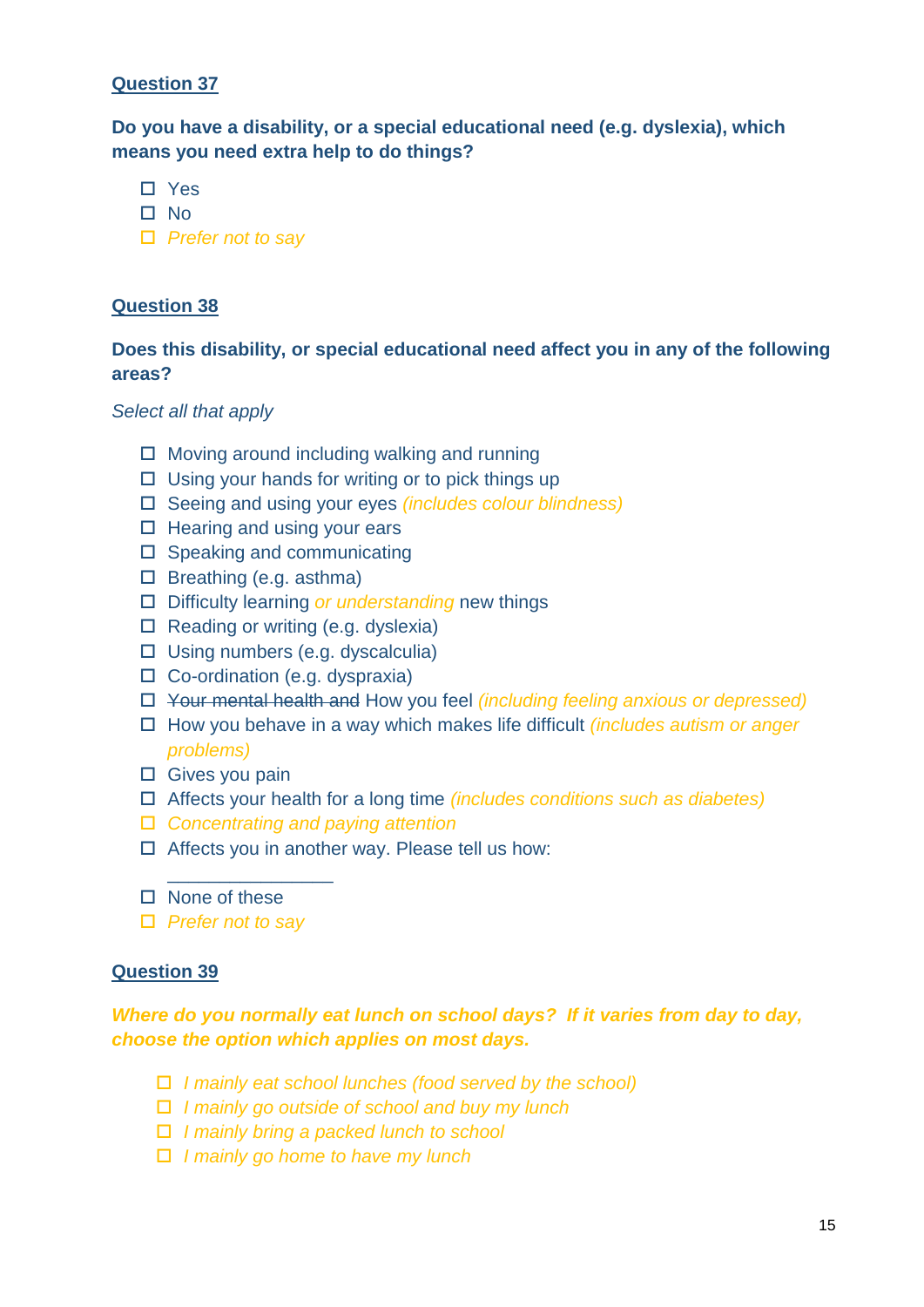*Asked if pupil answered 'I mainly eat school lunches (food served by the school)'' to Question 39.*

#### **Do your parents have to pay if you have school meals?**

- □ Yes
- $\Pi$  No
- Don't know

#### **Question 41**

*Asked if pupil did not answer 'I mainly eat school lunches (food served by the school)'' to Question 39.*

*You say that you do not usually have a school lunch, but if you had a school lunch (food served by the school), would your parents have to pay for it?*

- *Yes*
- *No*
- *Don't know*

# **Question 42**

*We would now like to ask you some questions about your home and your family.*

*If a pupil spends their time living in different homes with different parents or carers, they should answer these questions thinking about the home they will stay at tonight.* 

#### **Does your family own a car, van or truck?**

- **E** Yes
- $\square$  No
- *Yes, one*
- *Yes, two or more*

#### **Question 43**

#### **Do you have your own bedroom for yourself?**

- □ Yes
- □ No

# **Question 44**

**How many computers (PC, laptop, MAC, iPad or tablet) does your family own?**